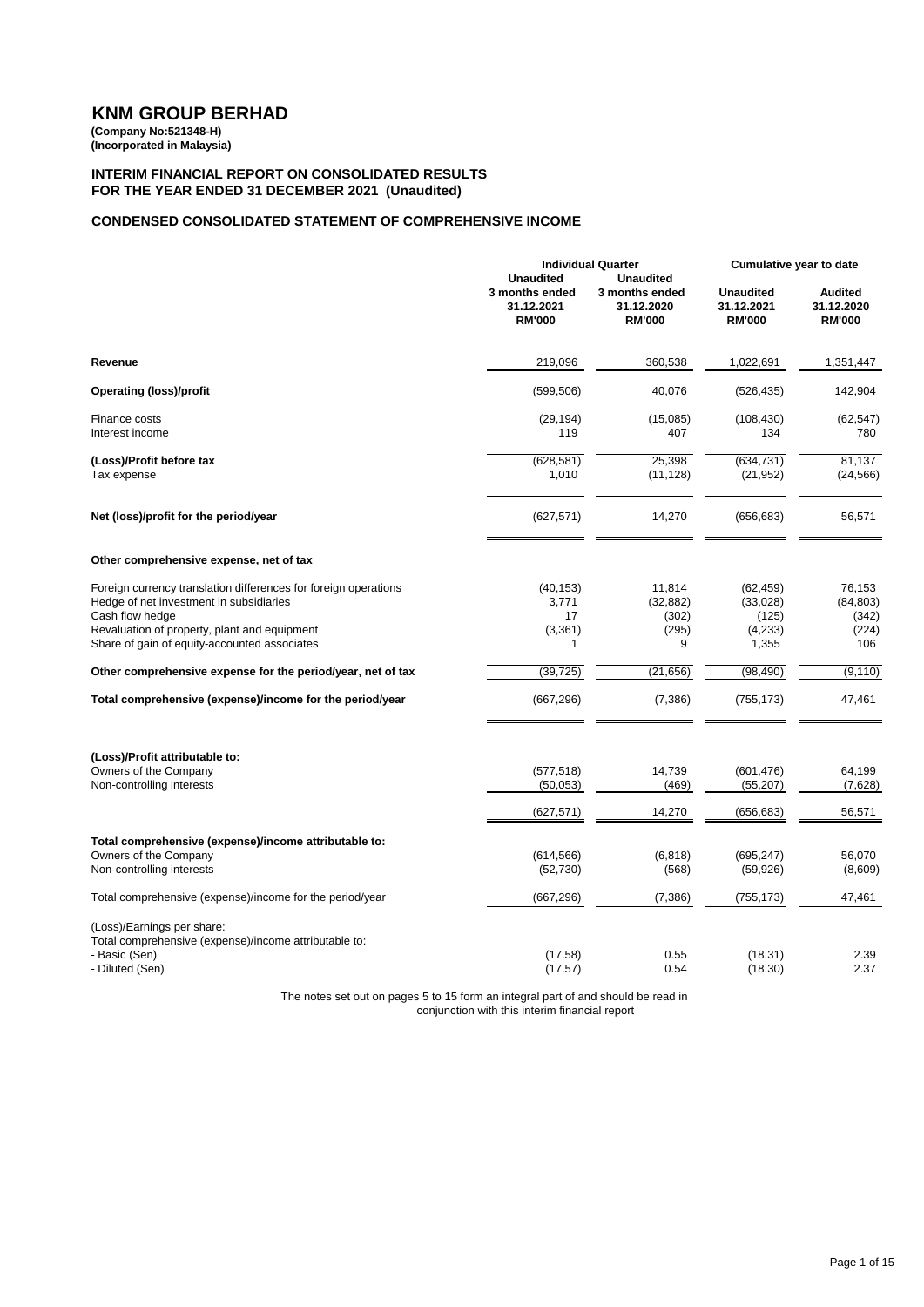*(Company No:521348-H)* **(Incorporated in Malaysia)**

# **CONDENSED CONSOLIDATED STATEMENT OF FINANCIAL POSITION**

|                                                                                                                                      | <b>NOTE</b>    | <b>Unaudited</b><br>As at<br>31.12.2021<br><b>RM'000</b> | Audited<br>As at<br>31.12.2020<br><b>RM'000</b>   |
|--------------------------------------------------------------------------------------------------------------------------------------|----------------|----------------------------------------------------------|---------------------------------------------------|
| Assets                                                                                                                               |                |                                                          |                                                   |
| <b>Non-current assets</b>                                                                                                            |                |                                                          |                                                   |
| Other intangible assets                                                                                                              |                | 369,727                                                  | 416,278                                           |
| Goodwill                                                                                                                             |                | 508,003                                                  | 902,467                                           |
| Property, plant and equipment<br>Right-of-use assets                                                                                 |                | 1,283,012                                                | 1,517,621                                         |
| Other investments, including derivatives                                                                                             |                | 149,116<br>179                                           | 48,911<br>187                                     |
| Investments in associates                                                                                                            |                | 49                                                       | 47                                                |
| Deferred tax assets                                                                                                                  |                | 77                                                       | 82                                                |
|                                                                                                                                      |                | 2,310,163                                                | 2,885,593                                         |
|                                                                                                                                      |                |                                                          |                                                   |
| <b>Current assets</b>                                                                                                                |                |                                                          |                                                   |
| Inventories                                                                                                                          |                | 97,515                                                   | 96,912                                            |
| Contract assets                                                                                                                      |                | 207,633                                                  | 303,075                                           |
| Trade and other receivables<br>Cash and cash equivalents                                                                             |                | 246,516<br>348,554                                       | 297,161<br>275,297                                |
|                                                                                                                                      |                | 900,218                                                  | 972,445                                           |
|                                                                                                                                      |                |                                                          |                                                   |
| Asset classified as held for sale                                                                                                    |                | 30,622                                                   |                                                   |
|                                                                                                                                      |                | 930,840                                                  | 972,445                                           |
| TOTAL ASSETS                                                                                                                         |                | 3,241,003                                                | 3,858,038                                         |
| <b>EQUITY AND LIABILITIES</b><br>Equity attributable to equity holders of the parent<br>Share capital<br>Treasury shares<br>Reserves |                | 2,061,772<br>(4,214)<br>(867, 959)<br>1,189,599          | 2,005,665<br>(53, 425)<br>(177, 164)<br>1,775,076 |
| <b>Non-controlling interests</b>                                                                                                     |                | (82,750)                                                 | (22, 824)                                         |
| <b>Total Equity</b>                                                                                                                  |                | 1,106,849                                                | 1,752,252                                         |
| <b>Non-current liabilities</b>                                                                                                       |                |                                                          |                                                   |
| Long term payables                                                                                                                   |                | 6,365                                                    | 7,721                                             |
| Long service leave liability                                                                                                         |                | 7,475                                                    | 6,940                                             |
| Lease liabilities                                                                                                                    |                | 132,840                                                  | 37,834                                            |
| Loans and borrowings                                                                                                                 | B <sub>9</sub> | 227,913                                                  | 650,701                                           |
| Deferred tax liabilities                                                                                                             |                | 194,089                                                  | 218,366                                           |
|                                                                                                                                      |                | 568,682                                                  | 921, 562                                          |
| <b>Current liabilities</b>                                                                                                           |                |                                                          |                                                   |
| Trade and other payables<br>Contract liabilities                                                                                     |                | 353,687                                                  | 333,510                                           |
| Lease liabilities                                                                                                                    |                | 108,866<br>19,264                                        | 93,522<br>11,996                                  |
| Loans and borrowings                                                                                                                 | B <sub>9</sub> | 1,050,638                                                | 711,903                                           |
| <b>Current tax liabilities</b>                                                                                                       |                | 33,017                                                   | 33,293                                            |
|                                                                                                                                      |                | 1,565,472                                                | 1,184,224                                         |
| <b>Total liabilities</b>                                                                                                             |                | 2,134,154                                                | 2,105,786                                         |
| <b>TOTAL EQUITY AND LIABILITIES</b>                                                                                                  |                | 3,241,003                                                | 3,858,038                                         |
| Net asset per share attributable to equity holders of the parent (RM)                                                                |                | 0.32                                                     | 0.60                                              |

The notes set out on pages 5 to 15 form an integral part of and should be read in conjunction with this interim financial report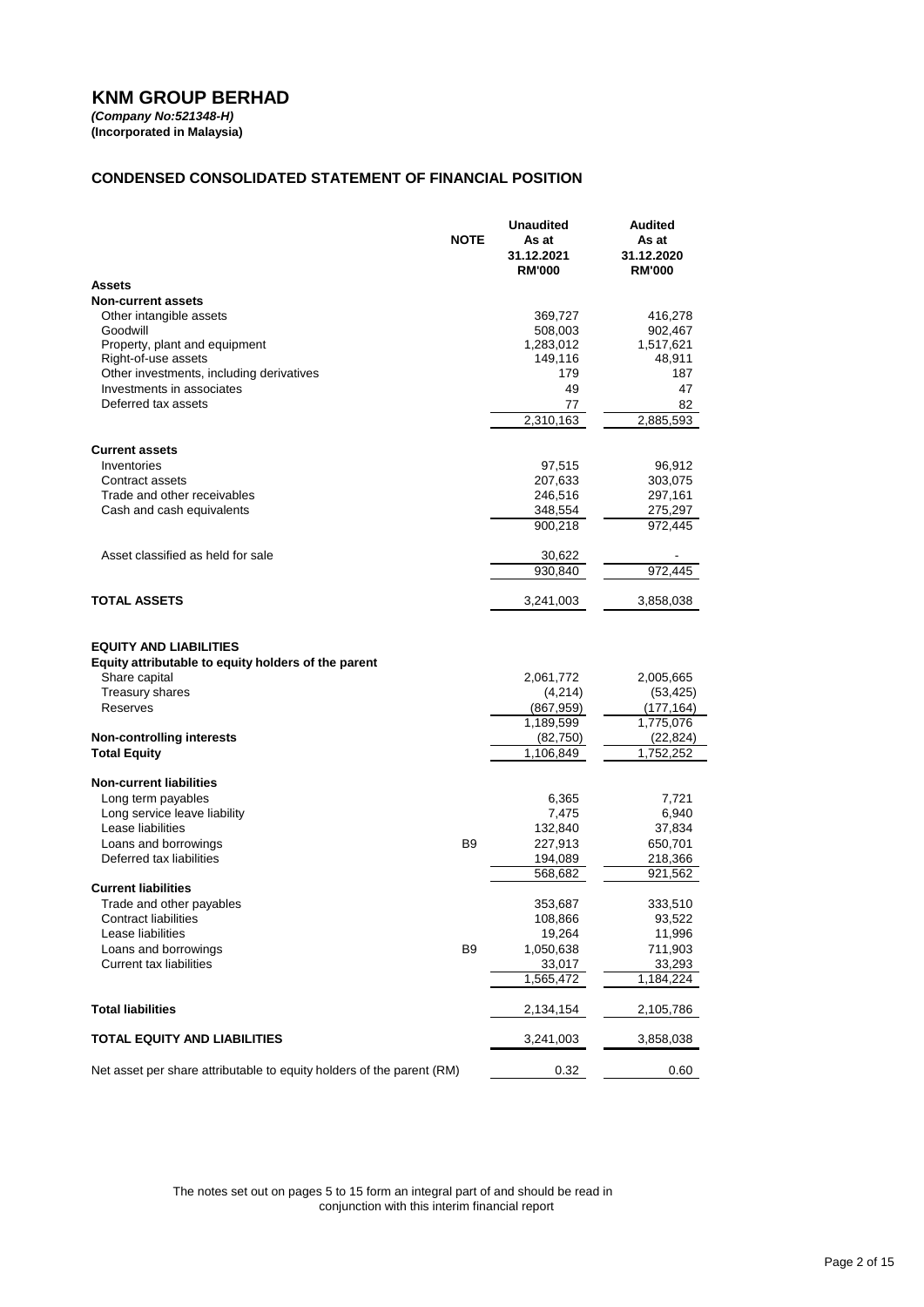**(Company No:521348-H) (Incorporated in Malaysia)**

#### **CONDENSED CONSOLIDATED STATEMENT OF CHANGES IN EQUITY FOR THE YEAR ENDED 31 DECEMBER 2021** `

|                                                   |                                   |                                                   |                                     | Attributable to Equity Holders of the Parent    | Non-distributable                   |                                                |                                                |                                        |                        |                                                      |                                  |
|---------------------------------------------------|-----------------------------------|---------------------------------------------------|-------------------------------------|-------------------------------------------------|-------------------------------------|------------------------------------------------|------------------------------------------------|----------------------------------------|------------------------|------------------------------------------------------|----------------------------------|
|                                                   | Share<br>Capital<br><b>RM'000</b> | <b>Treasury</b><br><b>Shares</b><br><b>RM'000</b> | Hedging<br>Reserve<br><b>RM'000</b> | <b>Share Option</b><br>Reserve<br><b>RM'000</b> | Warrant<br>Reserve<br><b>RM'000</b> | <b>Translation</b><br>Reserve<br><b>RM'000</b> | <b>Revaluation</b><br>Reserve<br><b>RM'000</b> | Accumulated<br>Losses<br><b>RM'000</b> | Total<br><b>RM'000</b> | Non-controlling<br><b>Interests</b><br><b>RM'000</b> | Total<br>Equity<br><b>RM'000</b> |
| As at 1 January 2020                              | 1,924,046                         | (53, 425)                                         | (1,369)                             | 23,339                                          | 27,468                              | (330, 780)                                     | 186,054                                        | (111, 264)                             | 1,664,069              | (14, 215)                                            | 1,649,854                        |
| Other comprehensive (expense)/income for the year | $\overline{\phantom{a}}$          | $\overline{\phantom{a}}$                          | (342)                               | $\overline{\phantom{a}}$                        | $\overline{\phantom{a}}$            | (7, 563)                                       | (12, 547)                                      | 12,323                                 | (8, 129)               | (981)                                                | (9, 110)                         |
| Profit for the year                               |                                   |                                                   |                                     |                                                 |                                     |                                                |                                                | 64,199                                 | 64,199                 | (7,628)                                              | 56,571                           |
| Transactions with owners of the Company           |                                   |                                                   |                                     |                                                 |                                     |                                                |                                                |                                        |                        |                                                      |                                  |
| Share issuance arising from ESOS                  | 10,117                            |                                                   |                                     |                                                 |                                     |                                                |                                                |                                        | 10,117                 |                                                      | 10,117                           |
| Share issuance arising from private placement     | 43,685                            |                                                   |                                     |                                                 |                                     |                                                |                                                | $\overline{\phantom{a}}$               | 43,685                 | $\overline{\phantom{a}}$                             | 43,685                           |
| Share-based payment                               | $\overline{\phantom{a}}$          |                                                   |                                     | 786                                             |                                     |                                                |                                                |                                        | 786                    |                                                      | 786                              |
| Warrants expired                                  | 27,468                            |                                                   |                                     | $\overline{\phantom{a}}$                        | (27, 468)                           |                                                |                                                |                                        |                        |                                                      | $\overline{\phantom{a}}$         |
| Own shares sold                                   | 349                               |                                                   |                                     |                                                 |                                     |                                                |                                                |                                        | 349                    |                                                      | 349                              |
| Share options cancelled                           | $\overline{\phantom{a}}$          |                                                   |                                     | (20, 321)                                       |                                     |                                                |                                                | 20,321                                 |                        |                                                      |                                  |
| As at 31 December 2020 (Audited)                  | 2,005,665                         | (53, 425)                                         | (1,711)                             | 3,804                                           | $\sim$                              | (338, 343)                                     | 173,507                                        | (14, 421)                              | 1,775,076              | (22, 824)                                            | 1,752,252                        |
|                                                   |                                   |                                                   |                                     |                                                 |                                     |                                                | $\star$                                        |                                        |                        |                                                      |                                  |
| As at 1 January 2021                              | 2,005,665                         | (53, 425)                                         | (1,711)                             | 3,804                                           | $\overline{\phantom{a}}$            | (338, 343)                                     | 173,507                                        | (14, 421)                              | 1,775,076              | (22, 824)                                            | 1,752,252                        |
| Other comprehensive expense for the year          |                                   | $\overline{\phantom{a}}$                          | (125)                               | $\overline{\phantom{0}}$                        | $\overline{\phantom{a}}$            | (89, 413)                                      | (4,233)                                        | $\overline{\phantom{a}}$               | (93, 771)              | (4,719)                                              | (98, 490)                        |
| Loss for the year                                 |                                   |                                                   |                                     |                                                 |                                     |                                                |                                                | (601, 476)                             | (601, 476)             | (55, 207)                                            | (656, 683)                       |
| Transactions with owners of the Company           |                                   |                                                   |                                     |                                                 |                                     |                                                |                                                |                                        |                        |                                                      |                                  |
| Share-based payment                               |                                   |                                                   |                                     | 4,452                                           |                                     |                                                |                                                |                                        | 4,452                  |                                                      | 4,452                            |
| Share issuance arising from private placements    | 94,651                            |                                                   |                                     |                                                 |                                     |                                                |                                                |                                        | 94,651                 | $\overline{\phantom{a}}$                             | 94,651                           |
| Share issuance arising from ESOS                  | 6,612                             |                                                   |                                     |                                                 |                                     |                                                |                                                |                                        | 6,612                  | $\overline{\phantom{a}}$                             | 6,612                            |
| Own shares sold                                   | (45, 156)                         | 49,211                                            |                                     |                                                 |                                     |                                                |                                                |                                        | 4,055                  |                                                      | 4,055                            |
| As at 31 December 2021 (Unaudited)                | 2,061,772                         | (4,214)                                           | (1,836)                             | 8,256                                           | $\sim$                              | (427, 756)                                     | 169,274                                        | (615, 897)                             | 1,189,599              | (82,750)                                             | 1,106,849                        |

The notes set out on pages 5 to 15 form an integral part of and should be read in conjunction with this interim financial report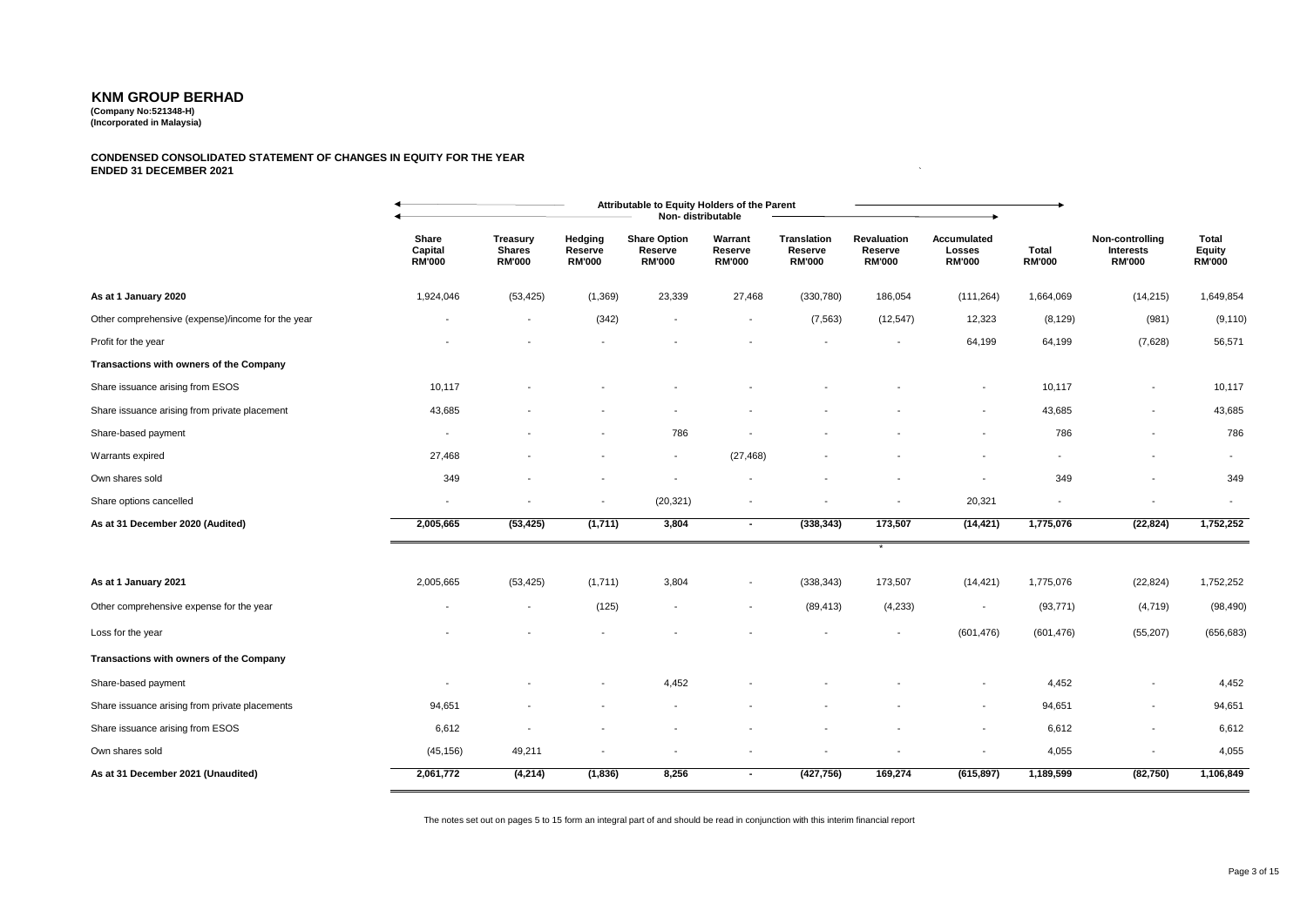**(Company No. 521348-H) (Incorporated in Malaysia )**

### **CONDENSED CONSOLIDATED STATEMENT OF CASH FLOWS FOR THE YEAR ENDED 31 DECEMBER 2021**

**(Unaudited)**

| 1                                                                                                     | 31.12.2021<br>(Unaudited)<br>RM | 31.12.2020<br>(Audited)<br>RM |
|-------------------------------------------------------------------------------------------------------|---------------------------------|-------------------------------|
|                                                                                                       | '000                            | '000                          |
| Cash flows from operating activities<br>(Loss)/Profit before tax                                      | (634, 731)                      | 81,137                        |
| Adjustments for:                                                                                      |                                 |                               |
| Amortisation of intangible assets                                                                     | 29,588                          | 29,239                        |
| Bad debts written off<br>Change in fair value of forward contracts                                    | 886                             | 192                           |
| Depreciation of property, plant and equipment                                                         | 352<br>54,432                   | (230)<br>22,035               |
| Depreciation of right-of-use assets                                                                   | 19,669                          | 5,369                         |
| Gain on disposal of property, plant and equipment                                                     | (6, 427)                        | (241)                         |
| Gain on disposal of investment in subsidiaries<br>Interest expense                                    | 105,112                         | (5,932)<br>60,175             |
| Interest income                                                                                       | (134)                           | (780)                         |
| Unrealised (gain)/loss on foreign exchange                                                            | (3,946)                         | 9,636                         |
| Provision for late delivery charges                                                                   | 29,772                          | 1,200                         |
| Reversal of provision for warranty<br>Reversal of impairment loss on amount due from joint venture    | (714)<br>(4,077)                | (5,865)<br>(3,222)            |
| Provision for/(Reversal of) impairment loss on trade receivables                                      | 2,910                           | (4, 351)                      |
| Reversal of provision for foreseeable losses                                                          | (225)                           | (17, 711)                     |
| Provision for litigation<br>Reversal of re-organisation expenses                                      | 25,463                          | (16, 722)                     |
| Share-based payment                                                                                   | 4,452                           | 786                           |
| Impairment loss on goodwill                                                                           | 355,739                         | 31,170                        |
| Impairment loss on property, plant and equipment                                                      | 120,750                         | $\overline{a}$                |
| Impairment loss on other receivables<br>Property, plant and equipment written off                     | 6,763<br>1,994                  | 320                           |
| Operating profit before working capital changes                                                       | 107,628                         | 186,205                       |
| Changes in working capital:                                                                           |                                 |                               |
| Inventories                                                                                           | (5,402)                         | 6,683                         |
| Trade and other receivables                                                                           | 160,913                         | (33,985)                      |
| Trade and other payables<br>Cash generated from operations                                            | (45, 893)<br>217,246            | 47,971<br>206,874             |
| Income taxes paid                                                                                     | (42,085)                        | (21, 665)                     |
| Interest paid                                                                                         | (449)                           | (457)                         |
| Interest received                                                                                     | 134                             | 780                           |
| Net cash generated from operating activities                                                          | 174,846                         | 185,532                       |
| Cash flows from investing activities                                                                  |                                 |                               |
| Acquisition of property, plant and equipment                                                          | (13, 544)                       | (8,936)                       |
| Acquisition of right-of-use assets<br>Acquisition of other intangible assets                          | (11,960)<br>(232)               | (2, 245)                      |
| Change in pledged deposits                                                                            | 1,989                           | 12,467                        |
| Proceeds from disposal of property, plant and equipment                                               | 15,459                          | 968                           |
| Disposal of discontinued operation                                                                    | (8, 288)                        | (238)<br>2,016                |
| Net cash (used in)/generated from investing activities                                                |                                 |                               |
| Cash flows from financing activities                                                                  |                                 |                               |
| Interest paid<br>Lease interest paid                                                                  | (81, 763)                       | (58, 746)                     |
| Net proceed from own shares sold                                                                      | (3,757)<br>4,055                | (10, 815)<br>349              |
| Net proceed from bills payable                                                                        | (46, 490)                       | (8,982)                       |
| Net repayment of term loans, bond and revolving credits                                               | 10,205                          | (63, 184)                     |
| Repayment of hire purchase liabilities                                                                | (7, 444)                        | (6, 151)                      |
| Proceeds from share issuance arising from ESOS                                                        | 6,612                           | 10,117                        |
| Proceeds from share issuance arising from private placements<br>Net cash used in financing activities | 94,651<br>(23,931)              | 43,685<br>(93,727)            |
|                                                                                                       |                                 |                               |
| Net increase in cash and cash equivalents<br>Cash and cash equivalents at beginning of year           | 142,627<br>230,974              | 93,821<br>290,111             |
| Effect of foreign currency translation                                                                | (66, 041)                       | (152, 958)                    |
| Cash and cash equivalents at end of year                                                              | 307,560                         | 230,974                       |
|                                                                                                       |                                 |                               |
| Cash and bank balances                                                                                | 312,641                         | 238,759                       |
| Deposits with licensed banks<br>Less: Pledged deposits                                                | 35,913<br>(33,068)              | 36,538<br>(35,057)            |
|                                                                                                       | 315,486                         | 240,240                       |
| Bank overdrafts                                                                                       | (7,926)                         | (9,266)                       |
|                                                                                                       | 307,560                         | 230,974                       |

The notes set out on pages 5 to 15 form an integral part of and should be read in conjunction with this interim financial report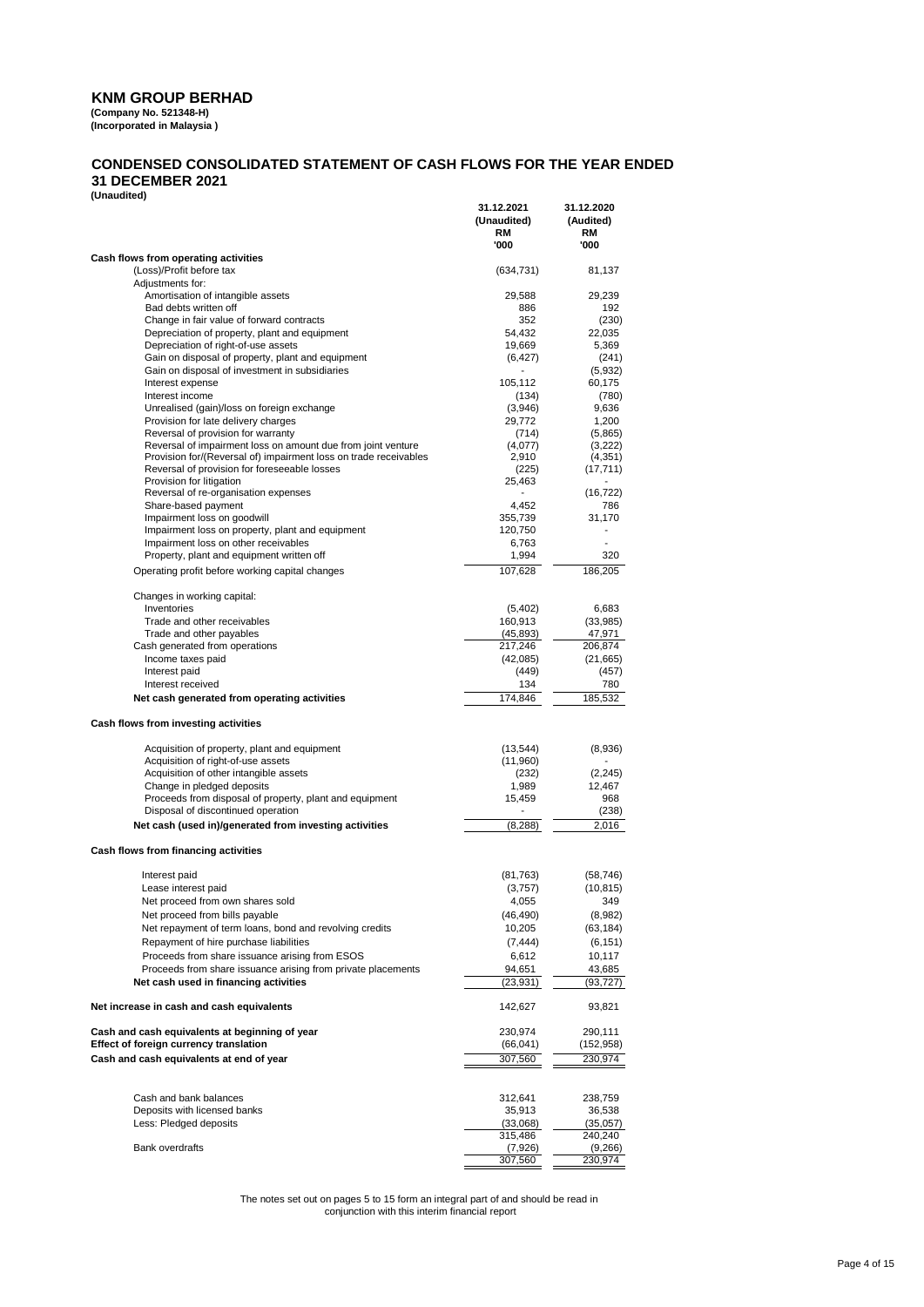# **Notes to the Quarterly Interim Financial Report – 31 December 2021**

# **PART A: EXPLANATORY NOTES AS PER MFRS 134**

# **A1. Basis of preparation**

The interim financial statements are unaudited and have been prepared in accordance with the requirement of MFRS 134: *Interim Financial Reporting* and paragraph 9.22 of the Listing Requirements of Bursa Malaysia Securities Berhad.

The interim financial statements should be read in conjunction with the audited financial statements for the financial year ended 31 December 2020. These explanatory notes attached to the interim financial statements provide explanation of events and transactions that are significant for the understanding of the changes in the financial position and performance of the Group since the financial year ended 31 December 2020.

# **A2. Significant Accounting Policies**

The audited financial statements of the Group for the financial year ended 31 December 2020 were prepared in accordance with MFRS. Except for certain differences, the requirements under IFRS and MFRS are similar. The significant accounting policies adopted in preparing these interim financial statements are consistent with those of the audited financial statements for the financial year ended 31 December 2020 except for the adoption of new MFRSs and amendments that are mandatory for the Group for the financial year with effect from 1 January 2021:

| Amendments to MFRS 9   | <b>Financial Instruments</b>                              |
|------------------------|-----------------------------------------------------------|
| Amendments to MFRS 139 | <b>Financial Instruments: Recognition and Measurement</b> |
| Amendments to MFRS 7   | <b>Financial Instruments: Disclosures</b>                 |
| Amendments to MFRS 4   | <i>Insurance Contracts</i>                                |
| Amendments to MFRS 16  | Leases – Interest Rate Benchmark Reform – Phase 2         |
| Amendment to MFRS 16   | Leases – COVID-19-Related Rent Concessions Beyond         |
|                        | 30 June 2021                                              |

# **MFRSs, Interpretations and amendments effective for annual periods beginning on or after 1 January 2022**

| Amendments to MFRS 1   | First-time Adoption of Malaysian Financial Reporting Standards |
|------------------------|----------------------------------------------------------------|
| Amendments to MFRS 3   | Reference to the Conceptual Framework                          |
| Amendments to MFRS 9   | <b>Financial Instruments</b>                                   |
| Amendments to MFRS 16  | Leases                                                         |
| Amendments to MFRS 116 | Proceeds before Intended use                                   |
| Amendments to MFRS 137 | Cost of Fulfilling a Contract                                  |
| Amendments to MFRS 141 | Agriculture                                                    |
|                        |                                                                |

# **MFRSs, interpretations and amendments effective for annual periods beginning on or after 1 January 2023**

| MFRS 17                | <i>Insurance Contracts</i>                              |
|------------------------|---------------------------------------------------------|
| Amendments to MFRS 101 | Classification of Liabilities as Current or Non-current |
| Amendments to MFRS 108 | <b>Definition of Accounting Estimates</b>               |

The Group plans to apply the abovementioned accounting standards, amendments and interpretations in the respective financial years when the abovementioned accounting standards, interpretation and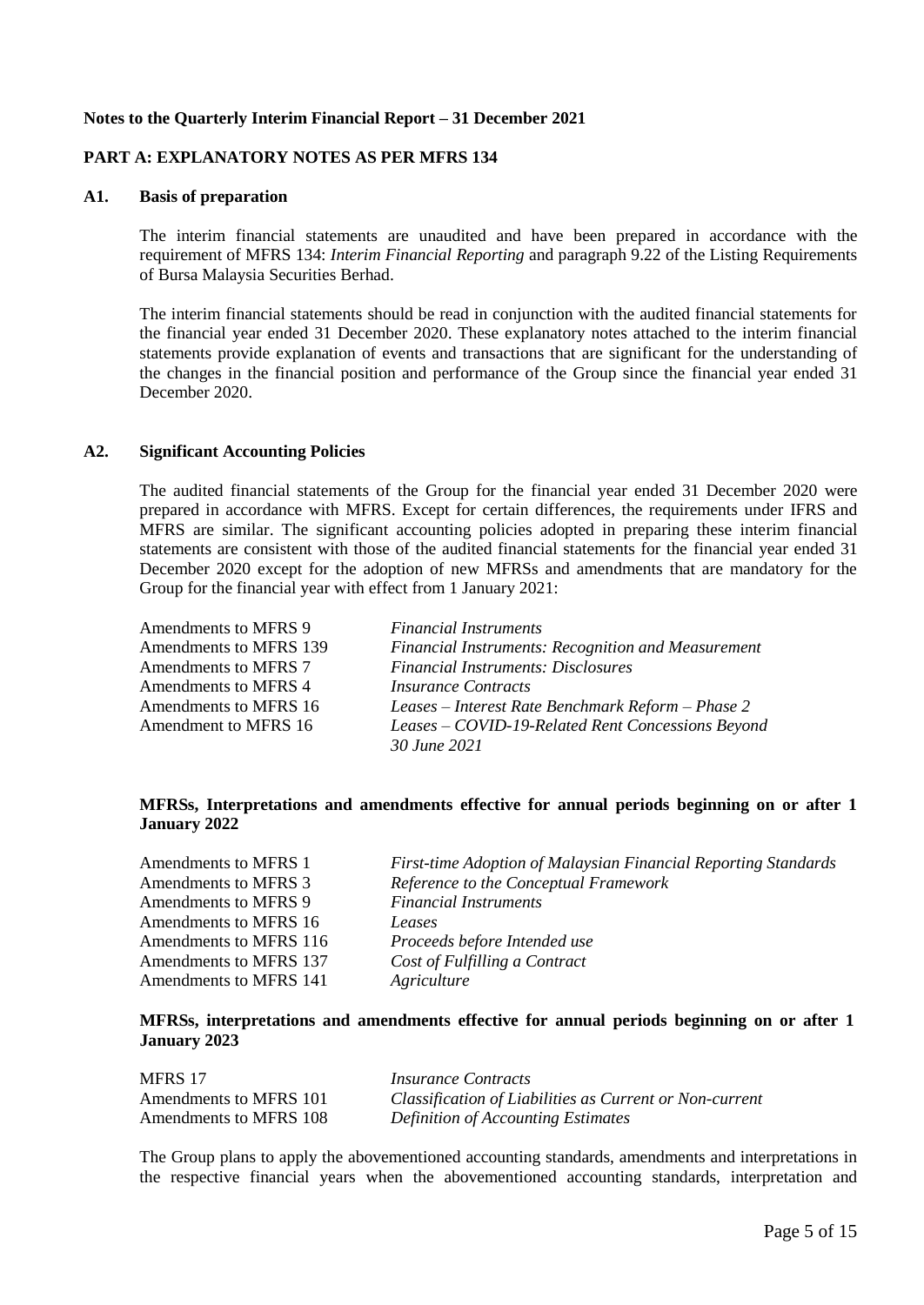amendments become effective, where applicable, except for MFRS 4, *Insurance Contracts* that is effective for annual year beginning on or after 1 January 2021 as it is not applicable to the Group.

The initial adoption of the abovementioned accounting standards, amendments and interpretations is not expected to have any material financial impact to the current year and prior year financial statements of the Group.

### **A3. Qualification of annual financial statements**

There was no audit qualification in the annual financial statements of the Group for the financial year ended 31 December 2020.

### **A4. Seasonal and cyclical factors**

The Group's business operation results were not materially affected by any major seasonal or cyclical factors.

### **A5. Unusual nature and amount of items affecting assets, liabilities, equity, net income or cash flows**

There were no unusual nature and amount of items affecting assets, liabilities, equity, net income or cash flows for the current financial quarter and financial year to date.

### **A6. Material changes in estimates**

There were no material changes in estimates of amounts reported in the current financial quarter.

### **A7. Debt and equity securities**

There were no issuances, repurchases or repayments of debt securities, share buy-backs, share cancellations, shares held as treasury shares and resale of treasury shares were carried out since the end of the last reporting period and up to the date of issuance of this report.

The treasury shares have no rights to voting, dividends or participation in other distribution.

As at 17 February 2022, the Company held 1,841,275 ordinary shares as treasury shares out of its total issued and paid-up share capital. Hence the number of outstanding shares in issue and paid-up after deducting treasury shares as at 17 February 2022 and after taking into account the issuance of ESOS shares and private placement shares as stated hereunder, was 3,675,771,480 ordinary shares.

### **A8. Dividend Paid**

No dividend was paid during the current financial quarter under review.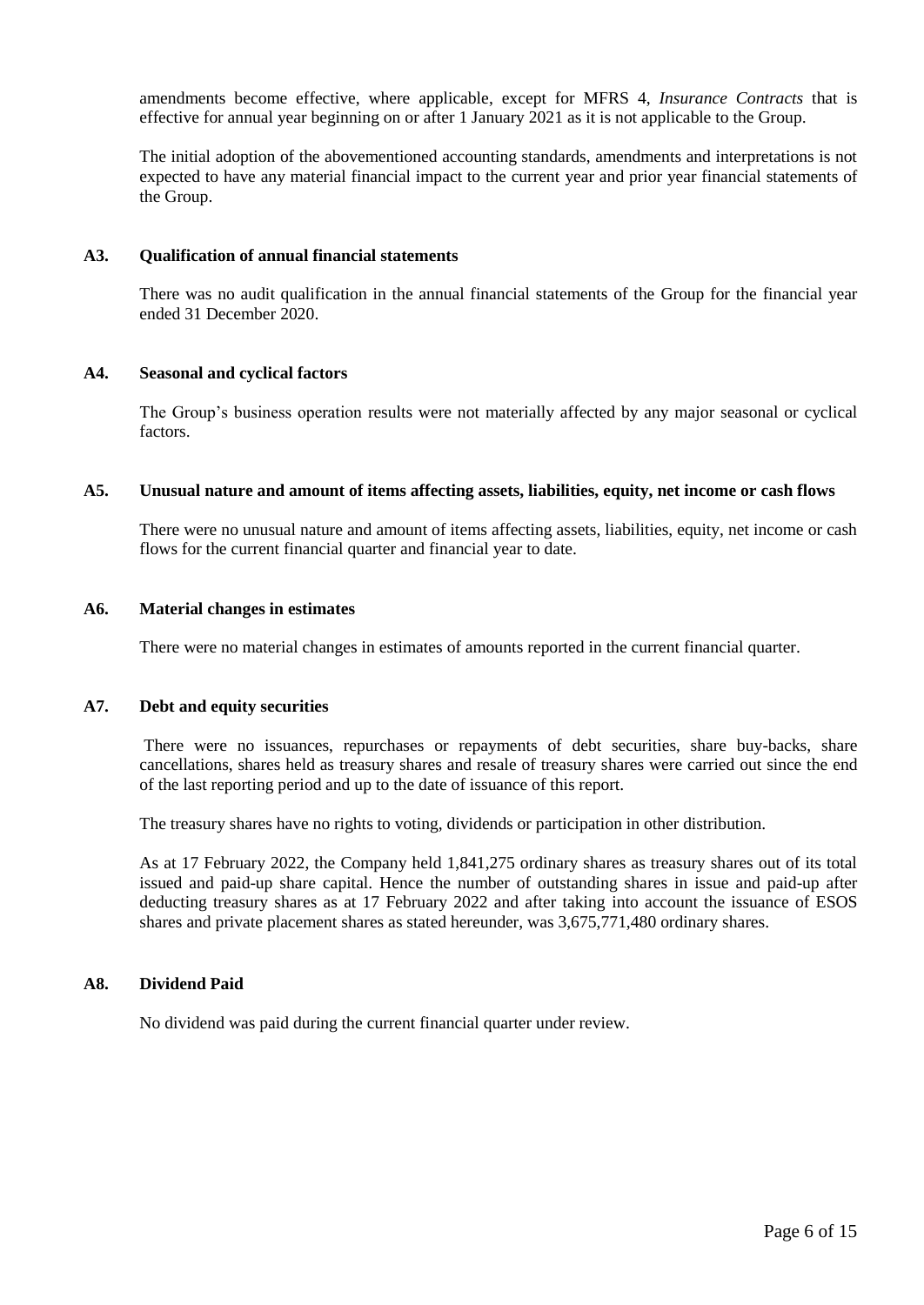# **A9. Segment information**

Segmental analysis of the revenue and result:-

Geographical segments:

|                | <b>Revenue</b>     | Gross profit/<br>$(\text{loss})$ | <b>EBITDA</b> /<br>(LBITDA) |
|----------------|--------------------|----------------------------------|-----------------------------|
|                | 12 months          | 12 months                        | 12 months                   |
|                | ended              | ended                            | ended                       |
|                | 31.12.2021         | 31.12.2021                       | 31.12.2021                  |
|                | <b>RM'000</b>      | <b>RM'000</b>                    | <b>RM'000</b>               |
| Asia & Oceania | 72,723             | (8,826)                          | (204, 828)                  |
| Europe         | 949,968            | 206,873                          | (218,076)                   |
| Americas       |                    |                                  | 158                         |
|                | 1,022,691          | 198,047                          | (422,746)                   |
|                | <b>Revenue</b>     | <b>Gross profit</b>              | <b>EBITDA</b> /<br>(LBITDA) |
|                | 12 months<br>anded | 12 months<br>anded               | 12 months<br>anded          |

|                | ended                    | ended         | ended         |
|----------------|--------------------------|---------------|---------------|
|                | 31.12.2020               | 31.12.2020    | 31.12.2020    |
|                | <b>RM'000</b>            | <b>RM'000</b> | <b>RM'000</b> |
| Asia & Oceania | 240,527                  | 48,197        | 93,419        |
| Europe         | 1,110,920                | 242,510       | 155,036       |
| Americas       | $\overline{\phantom{0}}$ |               | (3,471)       |
|                | 1,351,447                | 290,707       | 244,984       |

# **A10. Valuation of property, plant and equipment**

Valuation of property and plant of the Group has been brought forward without amendment from the financial statements for the financial year ended 31 December 2019.

The next revaluation of property and plant of the Group shall be conducted in the financial year ending 31 December 2024.

# **A11. Material events subsequent to the end of the interim year**

Except for event which has been disclosed under Note no. B8.b, there were no other material events subsequent to the end of the last reporting period and up to the date of issuance of this report.

# **A12. Changes in the composition of the Group**

On 7 January 2022, the Company announced that its indirect subsidiary, KPS Technology  $\&$ Engineering LLC had been effectively dissolved on 17 August 2021.

On 20 December 2021, a wholly-owned subsidiary of the Company, KNM International Sdn. Bhd. had entered into a share sale agreement with China Nuclear Industry 23 Construction Co. Ltd., to acquire the remaining 30% equity interest in CNI Engineering & Construction Malaysia Sdn. Bhd.("CNIEC") for a consideration of RM137,215.12. The acquisition had been completed on 23 December 2021 and CNIEC has became a wholly-owned subsidiary of the Group.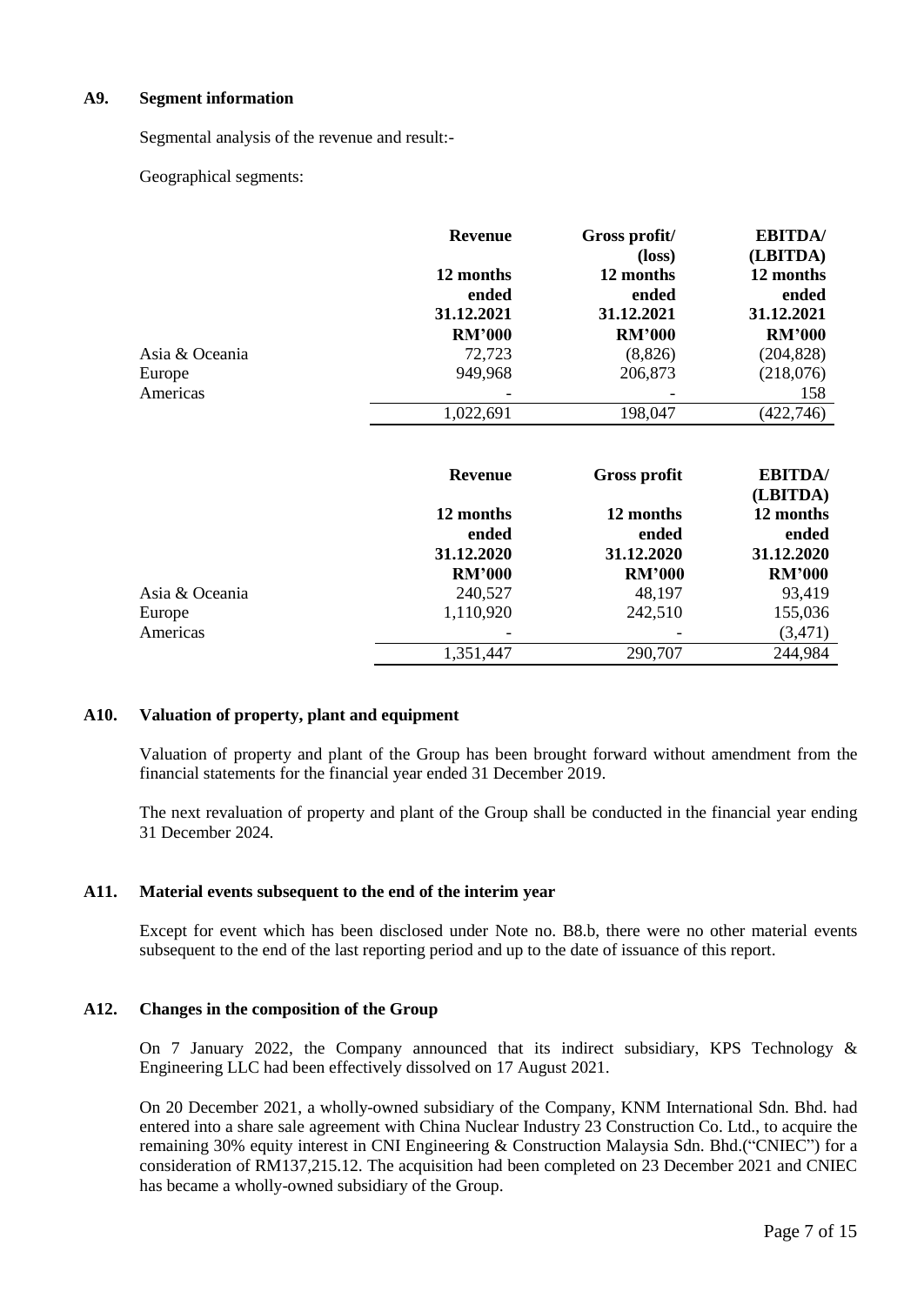# **A13. Contingent liabilities and Assets**

The contingent liabilities for the Group as at the date of this announcement were :-

|                                                                                                                                                                  | 31.12.2021<br><b>RM'000</b> | 31.12.2020<br><b>RM'000</b> |
|------------------------------------------------------------------------------------------------------------------------------------------------------------------|-----------------------------|-----------------------------|
| Guarantees and contingencies relating to<br>borrowings and performance obligation                                                                                |                             |                             |
| of subsidiaries                                                                                                                                                  | 651,720                     | 615,668                     |
| Share of joint ventures' contingent<br>liabilities incurred jointly with other<br>investors<br>- Secured guaranteed bank facilities<br>and unsecured performance |                             |                             |
| obligation of joint ventures                                                                                                                                     |                             | 12.217                      |

There were no other material changes in the contingent liabilities.

There were no material contingent assets for the Group.

### **A14. Capital commitments**

| <b>Contracted but</b>             |
|-----------------------------------|
| not provided for<br><b>RM'000</b> |
| 185,789                           |
|                                   |

### **A15. Related party transactions**

| Significant related party transactions for the financial period to date are as follows: |        |
|-----------------------------------------------------------------------------------------|--------|
|                                                                                         | RM'000 |
| Inter Merger Sdn. Bhd. (a)                                                              |        |
| - Office rental, administrative expense and other support services                      | 736.   |
| Inter Merger Realty & Development Sdn. Bhd. (a)                                         |        |
| - Office rental, administrative expense and other support services                      | 18.    |

Save for the above, there is no other significant related party transaction for the financial period to date.

(a) *A company in which the major shareholders of the Company, Mr Lee Swee Eng and Madam Gan Siew Liat are directors. Both of them ceased as the major shareholders of the Company on 6 October 2021.*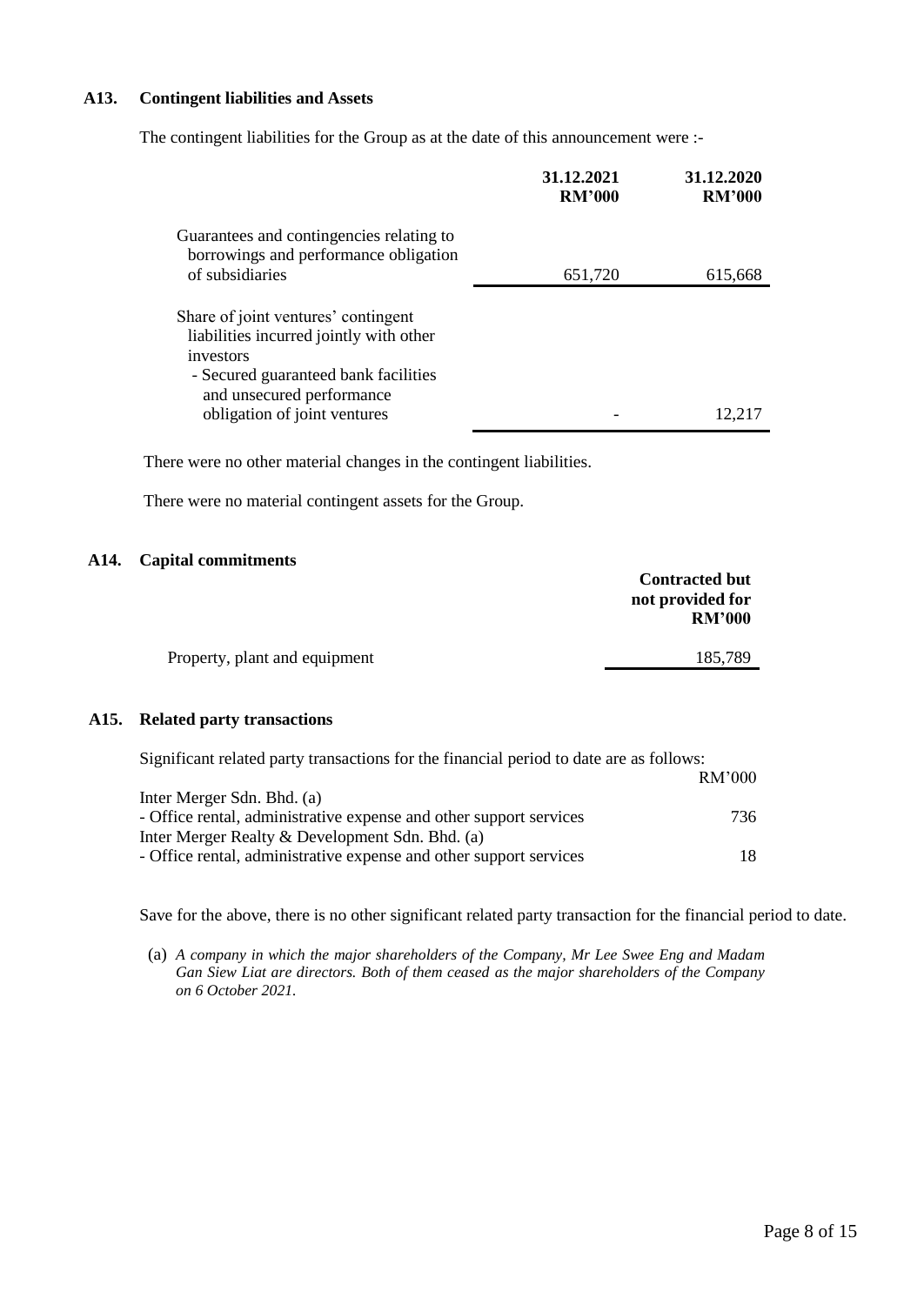# **PART B: ADDITIONAL INFORMATION REQUIRED BY THE BURSA MALAYSIA LISTING REQUIREMENTS**

### **B1. Performance of 12-month ended 31 December 2021 against 31 December 2020**

The Group achieved a lower revenue recognition of RM1.02 billion for the financial year ended 31 December 2021 as against RM1.35 billion year-on-year ("y-o-y"), mainly due to lower production output achieved by the fabrication plants in Asia and Europe regions as a result of the stringent pandemic protocols and slow new orders secured during the year as a result of the COVID-19 pandemic worldwide.

The Group achieved a lower gross profit of RM198.05 million as against RM290.71 million y-o-y with a gross profit margin of 19.4% for 2021 and 21.5% for 2020, mainly due to restricted production in fabrication division in Malaysia and Europe which has slowed down the overall project progress and subsequently has caused costs overrun in certain projects.

The Group reported a Losses Before Interest, Tax, Depreciation and Amortisation ("LBITDA") of RM422.75 million as against an Earnings Before Interest, Tax, Depreciation and Amortisation ("EBITDA") of RM244.99 million y-o-y, mainly due to the non-cash impairment loss on the ethanol plant under construction, impairment of goodwill in order to reflect the fair valuation of assets and additional project costs provided upon closure of certain long outstanding projects during the current financial year. Without all non-cash adjustments, the Group would have reported an EBITDA of RM110.95 million in the current financial year.

Consequently, the Group reported a loss before tax ("LBT") of RM634.73 million in the current financial year as against a profit before tax ("PBT") of RM81.14 million y-o-y, mainly due to finance costs incurred for certain projects under construction within the Group which have been expensed off into income statement in the current financial year.

### Asia & Oceania Segment

This Segment posted a lower revenue of RM72.72 million as against RM240.53 million y-o-y mainly due to the restricted production in fabrication division in Malaysia as a result of the Movement Control Order compliance in the current financial year, coupled with slow replenishment of new orders caused by the prolonged health pandemic and no contribution from Thailand's operations.

Consequently, this Segment reported a gross loss of RM8.83 million as against a gross profit of RM48.20 million y-o-y, and reported a LBITDA of RM204.83 million as against an EBITDA of RM93.42 million y-o-y, mainly due to the non-cash impairment loss on the ethanol plant under construction and the additional costs provided upon closure of certain projects.

### Europe Segment

The Europe Segment posted a lower revenue recognition of RM949.97 million as against RM1,110.92 million y-o-y mainly due to lower new orders secured during the current financial year caused by the prolonged health pandemic.

This Segment reported a lower gross profit of RM206.87 million as against RM242.51 million y-o-y. It is noticeable that the gross profit margin remains at 21.8% for both 2021 and 2020 mainly due to higher profit margins contributed by the heat exchanger business units.

This Segment achieved a LBITDA of RM218.08 million as against an EBITDA of RM155.04 million y-o-y, mainly due to a non cash impairment of goodwill in order to reflect the fair valuation of an asset. Without this impairment, this Segment would have achieved an EBITDA of RM136.80 million in the current financial year.

### America Segment

The Segment remains dormant and insignificant to the Group in the current financial year.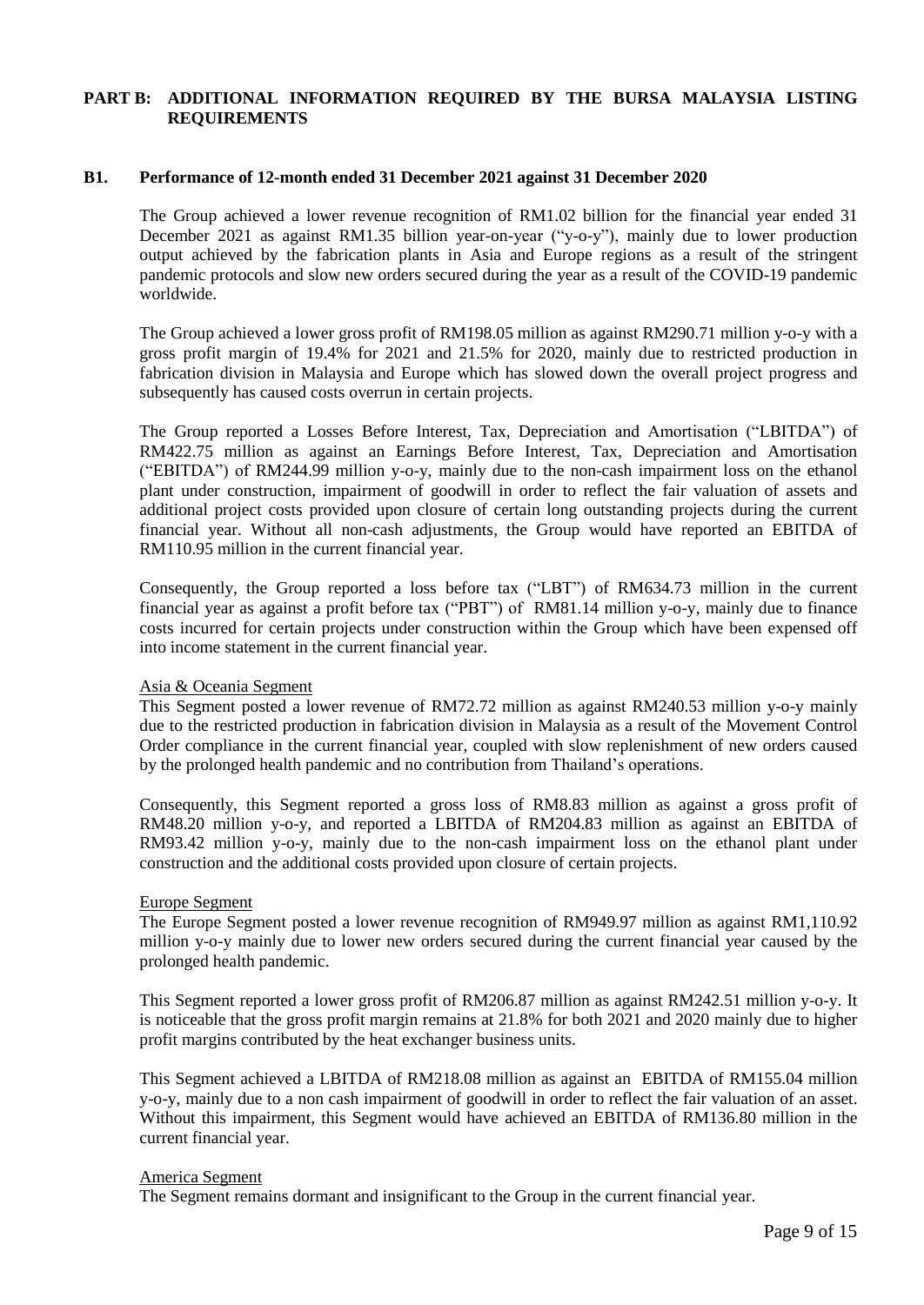# B2. Performance of the current quarter against the preceding quarter (4<sup>th</sup> quarter 2021 versus 3<sup>rd</sup> **quarter 2021)**

The Group posted a lower revenue of RM219.10 million in current quarter as against RM326.38 million in the preceding quarter, mainly due to lower overall project progress recognition in process equipment projects in the current quarter from Europe Segment and Asia & Oceania Segment.

Consequently, the Group recorded a lower gross profit of RM14.47 million in the current quarter as against RM73.69 million in the preceding quarter, partly due to costs overrun upon closure of certain long outstanding projects as a result of the restricted production caused by the stringent pandemic protocols in the regions.

The Group reported a higher LBT of RM628.58 million in the current quarter as against RM20.07 million in the preceding quarter, mainly due to non-cash impairment loss on ethanol plants in Thailand under construction and impairment of goodwill in order to reflect the fair valuation of assets for the quarter under review.

# **B3. Prospects**

The Board anticipates that the outlook for financial year ending 31 December 2022 will remain challenging due to the continuous uncertainties in the global economy outlook arising from impacts of COVID-19 pandemic and geopolitics conflicts in Europe.

The underlying industries that drive our business prospect such as oil  $\&$  gas, petrochemical and energy will remain challenging as recovery of the disruption from the COVID-19 pandemic is largely depending on the roll-out speed of vaccination to majority of the population, stability of the crude oil price and the resurgence of COVID-19 pandemic. The Board will take the necessary measures to manage and mitigate these uncertainties.

We believe that with the various efforts undertaken by the various governments, the global economy will show improvement towards the end of 2022 with higher vaccination rate and easing of lockdowns particularly in major economies including United States of America and Europe.

# **B4. Profit forecast**

Not applicable as no profit forecast was given.

# **B5. Tax expense**

|              | 3 months<br>ended 31.12.2021<br><b>RM'000</b> | 3 months<br>ended 31.12.2020<br><b>RM'000</b> | 12 months<br>ended 31.12.2021<br><b>RM'000</b> | 12 months<br>ended 31.12.2020<br><b>RM'000</b> |
|--------------|-----------------------------------------------|-----------------------------------------------|------------------------------------------------|------------------------------------------------|
| Current      | 529                                           | 8,672                                         | 40,137                                         | 31,898                                         |
| Prior period | (1, 924)                                      | (7, 468)                                      | (1,511)                                        | (7,618)                                        |
| Deferred tax | 385                                           | 9.924                                         | (16, 674)                                      | 286                                            |
|              | (1,010)                                       | 11,128                                        | 21,952                                         | 24,566                                         |

The Group's effective tax rate for the current financial periods was higher than statutory tax rate mainly due to non-deductible expenses and no deferred tax assets have been recognised on tax loss subsidiaries.

# **B6. Unquoted investments and properties**

There were no significant investments or disposals in unquoted investments and properties for the current financial quarter and financial year to date.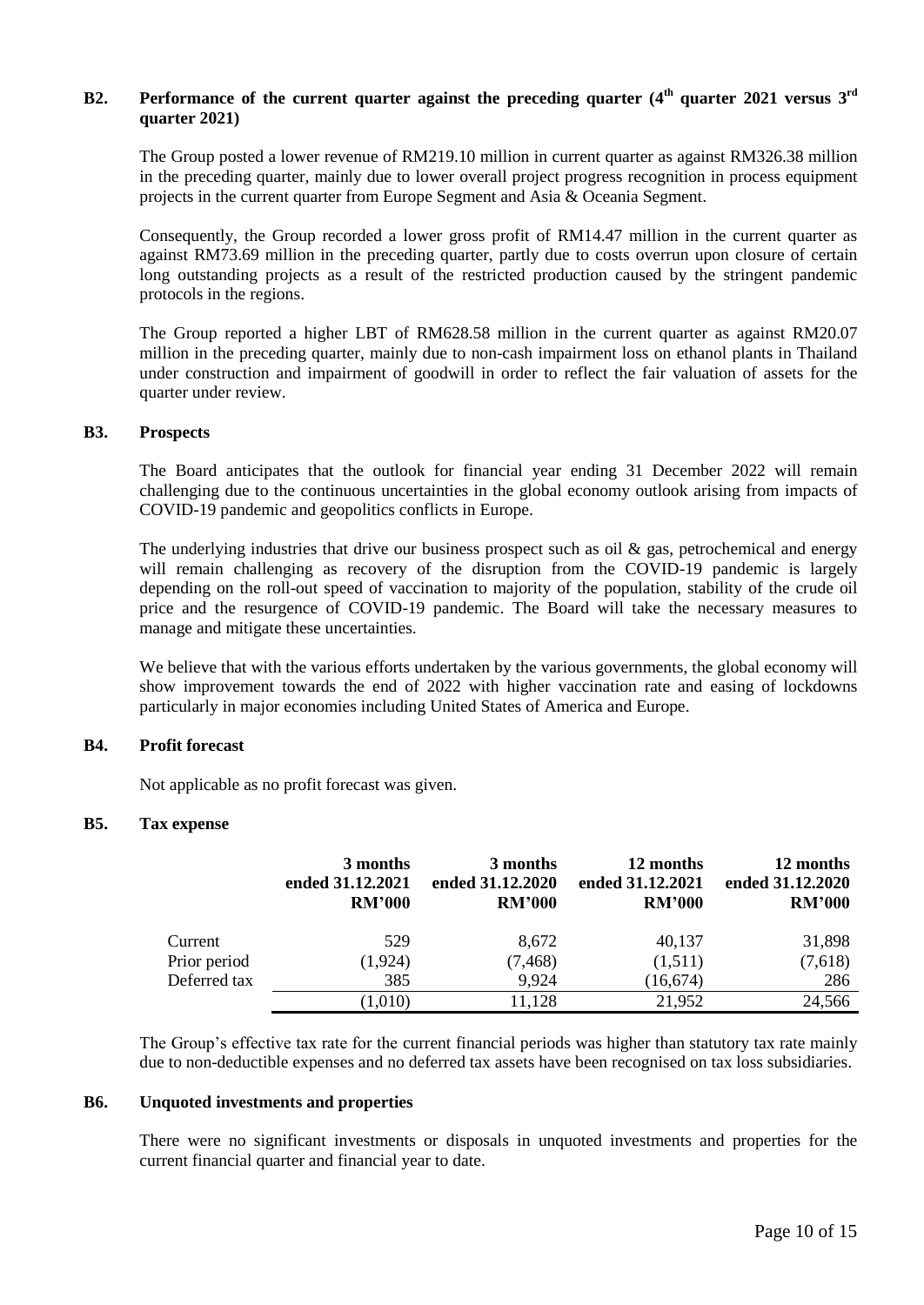# **B7. Quoted and marketable investments**

There were no significant investments or disposals in quoted and marketable securities during the current financial quarter and financial year to date.

# **B8. Status of corporate proposals announced**

- a. Since the last reporting date, the Company had announced the additional listing of 310,000 ordinary shares in the Company respectively pursuant to the Company's Employee Share Option Scheme ("ESOS"), and the ESOS shares had been allotted to the eligible employees on 17 January 2022 and 17 February 2022 respectively.
- b. On 19 January 2022, the Company had announced the proposed listing of its indirect wholly-owned subsidiaries, FBM Hudson Italiana SpA ("FBM") and FBM-KNM FZCO ("FZCO") (collectively as the "FBM Group") on Catalist, the sponsor-supervised board of the Singapore Stock Exchange Securities Trading Limited ("SGX-ST") by way of an initial public offering ("IPO") (the "Proposed Flotation").

The proposed sponsor for the Proposed Flotation is PrimePartners Corporate Finance Pte Ltd ("PPCF"), who will act as the Full Sponsor, Manager, Underwriter and Placement Agent. PPCF is a boutique corporate finance firm headquartered in Singapore. It is licensed by the Monetary Authority of Singapore to provide financial advisory and capital raising services.

Details of the Proposed Flotation, financial effects to the Company and any other development will be announced in due course after the prospectus of the Proposed Flotation has been finalised.

c. On 28 December 2021, the Company completed the private placement by raising a total of RM45,552,264 for listing a total of 334,132,800 new ordinary shares. As at the date of this report, the said proceed has been fully utilised as follows:

| <b>Proposed utilisation of</b><br>proceeds                                   | <b>Expected timeframe</b><br>for utilisation from<br>completion of<br>private placement | <b>Proposed</b><br>utilisation<br>(based on<br>actual<br>amount<br>raised) | Actual<br>utilisation<br>as of the<br>date of this<br>report | <b>Balance</b><br>available<br>for<br>utilisation |
|------------------------------------------------------------------------------|-----------------------------------------------------------------------------------------|----------------------------------------------------------------------------|--------------------------------------------------------------|---------------------------------------------------|
|                                                                              |                                                                                         | <b>RM'000</b>                                                              | <b>RM'000</b>                                                | <b>RM'000</b>                                     |
| Working capital requirements<br>Repayment of bank borrowings Within 6 months | Within 12 months                                                                        | 14,252<br>30,000                                                           | 14,252<br>30,000                                             |                                                   |
| Expenses for the private                                                     |                                                                                         |                                                                            |                                                              |                                                   |
| placement                                                                    | Immediate                                                                               | 1,300                                                                      | 1,300                                                        |                                                   |
| <b>Total</b>                                                                 |                                                                                         | 45,552                                                                     | 45,552                                                       |                                                   |

d. On 22 December 2021, the Company via a press release had announced that the Company and its subsidiaries plan to undertake various corporate exercises to enhance its financial position and to accelerate future growth. Further details of the corporate exercises mentioned herein will be announced pursuant to the Main Market Listing Requirements of the Bursa Malaysia Securities Berhad at appropriate juncture.

Save for the above, there is no other corporate proposal announced but not completed during the current financial quarter under review.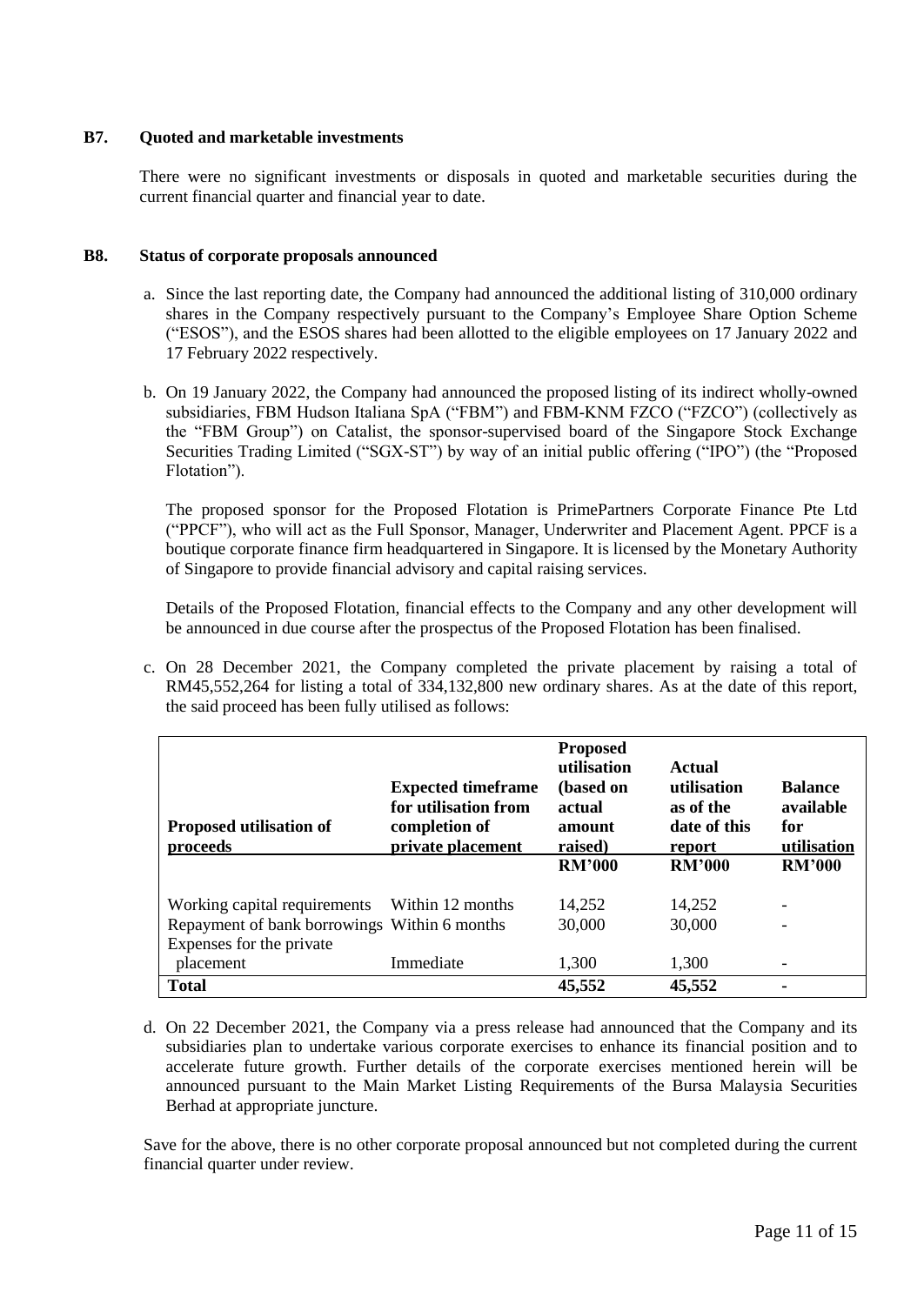# **B9. Group borrowings and debt securities**

The Group's borrowings as at the end of the financial period were as follows:

|                        | As at         |
|------------------------|---------------|
|                        | 31.12.2021    |
|                        | <b>RM'000</b> |
| Short-term :           |               |
| Bank overdrafts        | 7,926         |
| Borrowings (secured)   | 446,630       |
| Borrowings (unsecured) | 534,089       |
| <b>Bills Payable</b>   | 3,761         |
| Hire Purchase          | 3,063         |
| Revolving credits      | 55,169        |
|                        | 1,050,638     |
| Long -term :           |               |
| Borrowings (secured)   | 112,495       |
| Borrowings (unsecured) | 100,166       |
| Hire Purchase          | 9,779         |
| Revolving credits      | 5,473         |
|                        | 227,913       |
|                        | 1,278,551     |

The above are also inclusive of other borrowings in foreign currency of EUR118.38 million, CAD6.03 million, USD32.58 million, THB2.81 billion, and AED28.49 million.

The exchange rates used are  $1$  EUR = RM4.7228,  $1$  CAD = RM3.2795,  $1$  USD = RM4.1750,  $1$  THB = RM0.1254, and  $1$  AED = RM1.1367.

The Company had on 18 November 2021, 22 November 2021, 6 December 2021 and 10 December 2021 announced the occurrence of non-payment event in relation to the payment of the principal sum and coupon on the bonds issued by the Company in Thailand amounting to THB 2,780 million (equivalent to approximately RM352.57 million) (the "Thai Bonds"). The Thai Bonds were guaranteed by Credit Guarantee and Investment Facility, a trust fund managed by the Asian Development Bank (the "Guarantor" or "CGIF").

The Thai Bonds were matured on 18 November 2021 and under the terms and conditions of the Thai Bonds, the Company has up to 14 days after the maturity date, being 2 December 2021, to pay the principal sum and up to 21 days after the maturity date, being 9 December 2021, to pay the coupon arising therefrom ("Grace Period"), failing which, an event of default shall be deemed to have occurred.

The total principal amount of the Thai Bonds and coupon payable as at 9 December 2021 was estimated at THB 2,8230.04 million (equivalent to approximately RM358.92 million) ("Thai Bonds Payable').

Under the terms and conditions of the Thai Bonds and the guarantee agreement between CGIF and the Bank of Ayudhya Public Company Limited which is the bondholders' representative for and on behalf of all bondholders ("Bondholders' Representative"), in the event an event of default is triggered, the Bondholders' Representative has the rights to make a demand for payment of the guaranteed amount from CGIF within the demand period.

CGIF had on 15 December 2021, made payment on behalf of the Company to the Bondholders in relation to the Thai Bonds issued by the Company. Consequently, CGIF had issued a Reimbursement Demand Notice dated 15 December 2021 ("Reimbursement Demand") to the Company. The Company had entered into bilateral negotiations with CGIF in order to satisfy the Reimbursement Demand in a timely manner.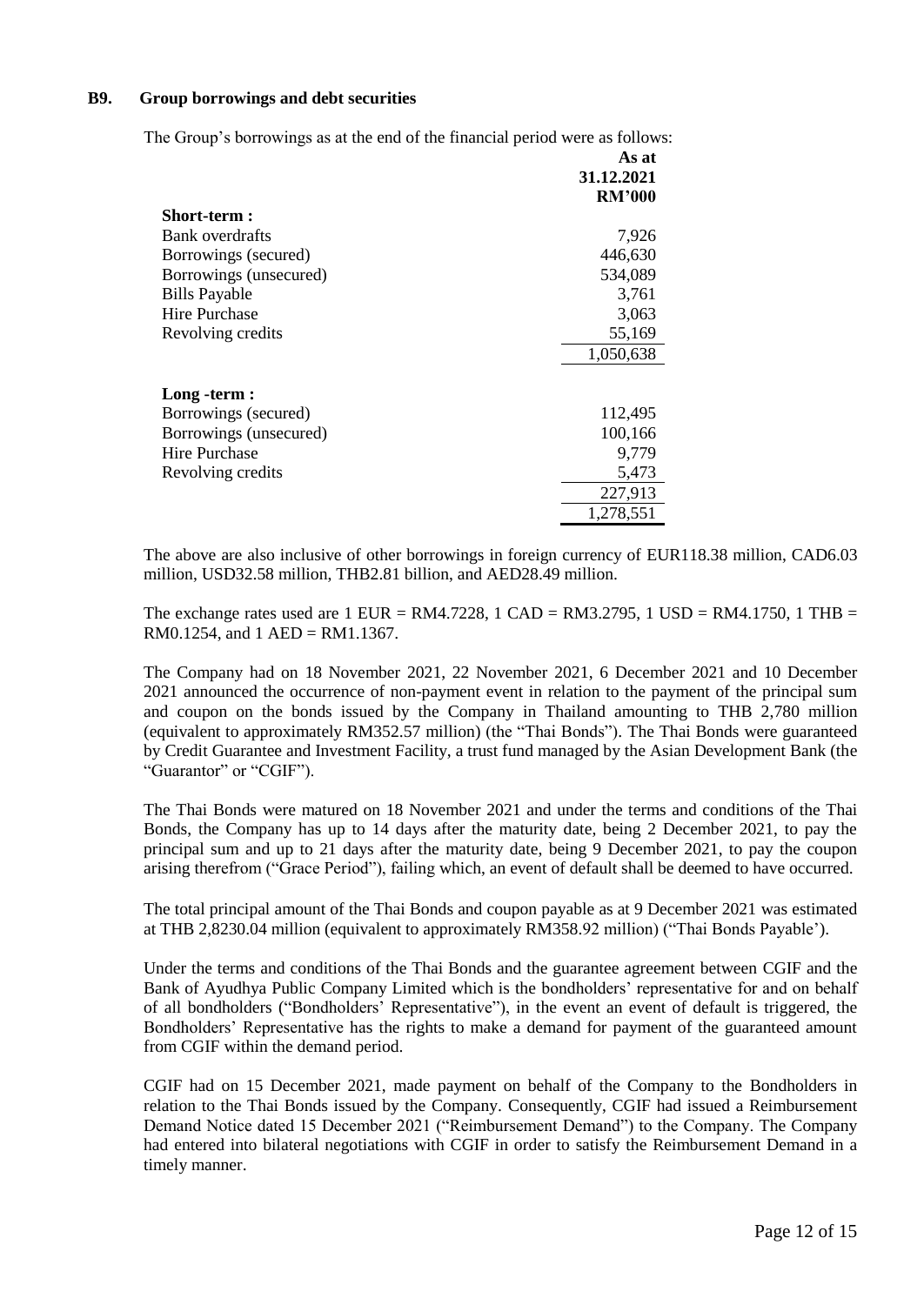The Company had on 29 December 2021, paid to CGIF USD1,459,779.34 being the full reimbursement of the coupon and interest related to the Thai Bonds and USD103,327.83 being reimbursement of the cost and expenses incurred by CGIF.

The Company is in close communication with CGIF on the Company's ongoing refinancing plans to address this event of default and where applicable, to reimburse CGIF the guaranteed amount paid by CGIF to the bondholders.

For avoidance of doubt, notwithstanding of the above default, pursuant to the PN17 Relief Measures granted by Bursa Malaysia as announced on 6 December 2021, the Company will NOT be classified as PN17 affected listed issuer.

### **B10. Financial Instruments**

The outstanding forward foreign currency exchange contracts as at the end of the financial period were as follows:-

| <b>Type of Derivative</b>         | <b>Contract/Notional value</b><br><b>RM'000</b> | <b>Loss on Fair value</b><br>changes<br><b>RM'000</b> |
|-----------------------------------|-------------------------------------------------|-------------------------------------------------------|
| <b>Foreign Exchange Contracts</b> |                                                 |                                                       |
| -Less than 1 year                 | 18.274                                          | 41                                                    |
|                                   | 18,274                                          |                                                       |

Exposure to foreign currency fluctuation of underlying commitments is monitored on on-going and timely basis. The Company's objective to incept derivative instrument contract is mainly to hedge against foreign exchange exposure on transactions in currencies other than its own.

Forward foreign exchange contracts are entered into with licensed banks to hedge the Group's exposure to foreign exchange risk in respect of its export sales, import purchases and other obligations by establishing the basis rate at which a foreign currency asset or liability will be settled. These contracts are executed with credit-worthy/reputable financial institutions and as such, credit risk and liquidity risk in respect of non-performance by counterparties to these contracts is minimal.

The fair values of the forward foreign currency exchange contracts are subject to market risk and the fair values were derived from marking to available market quoted price as of the reporting year. The fair value of the forward contracts may change in accordance with the fluctuation of the exchange rate of the underlying currency resulting in gain or loss in fair value.

The cash requirement for these derivatives will be fulfilled by future contract and other proceeds on the respective maturity date.

# **B11. (LOSS)/PROFIT FOR THE PERIOD/YEAR**

|                                                                                      | 3 months<br>ended           | ended                       | 3 months 12 months 12 months<br>ended | ended                       |
|--------------------------------------------------------------------------------------|-----------------------------|-----------------------------|---------------------------------------|-----------------------------|
| (a)                                                                                  | 31.12.2021<br><b>RM'000</b> | 31.12.2020<br><b>RM'000</b> | 31.12.2021<br><b>RM'000</b>           | 31.12.2020<br><b>RM'000</b> |
| (Loss)/Profit for the period/year is arrived at<br>after charging:                   |                             |                             |                                       |                             |
| Amortisation of intangible assets                                                    | 7,209                       | 7,505                       | 29,588                                | 29,239                      |
| Change in fair value of forward contracts<br>Gain on disposal of property, plant and | (191)                       | (122)                       | 352                                   | (230)                       |
| equipment                                                                            | (676)                       | (98)                        | (6,427)                               | (241)                       |
|                                                                                      |                             |                             |                                       | Page 13 of 15               |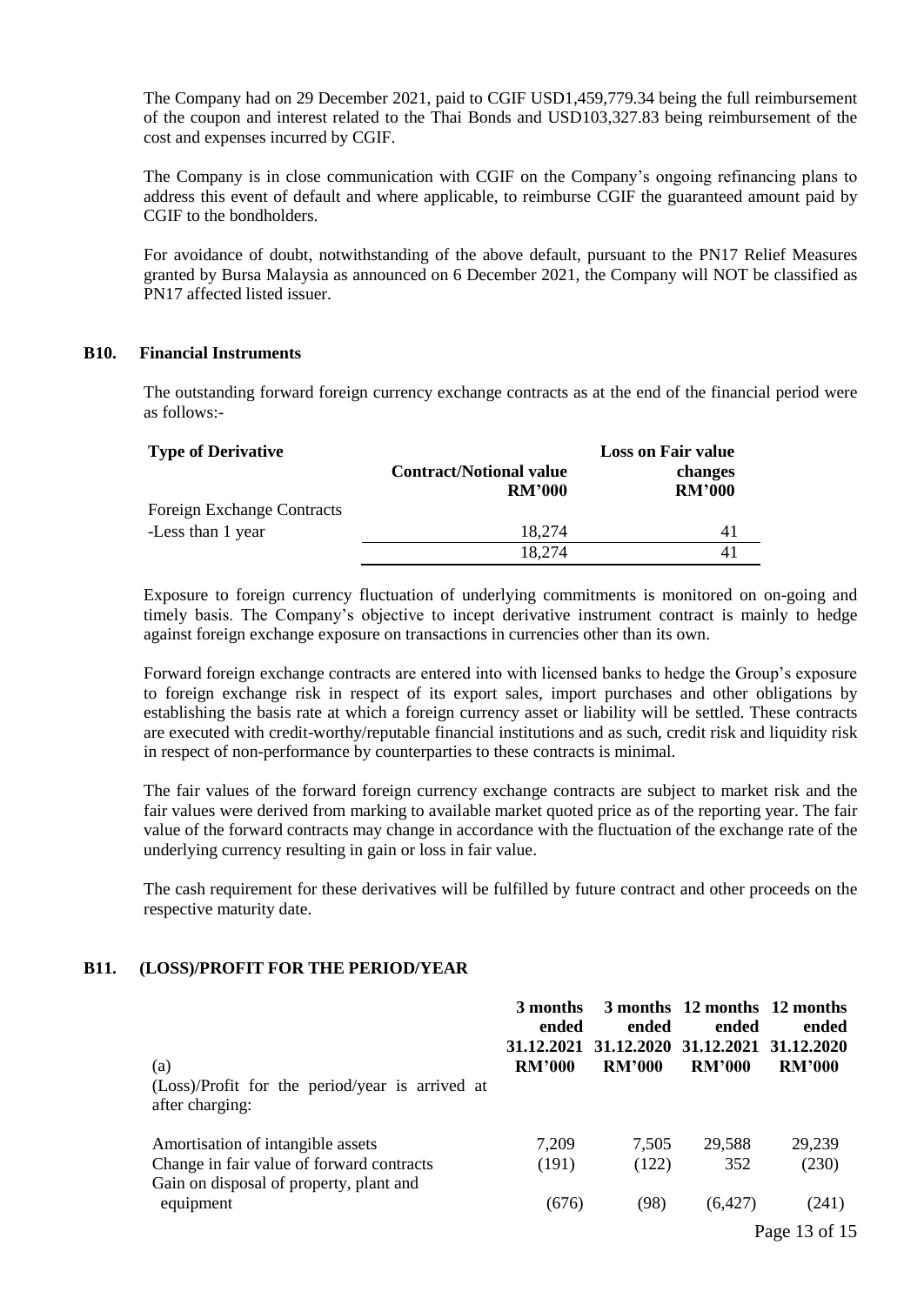| Impairment loss/(Reversal of impairment loss)      |         |          |         |          |
|----------------------------------------------------|---------|----------|---------|----------|
| on:                                                |         |          |         |          |
| - trade receivables                                | 2,975   | (1,938)  | 2,910   | (4,351)  |
| - other receivables                                | 6,763   |          | 6,763   |          |
| - amount due from a joint venture                  | (111)   | (3,222)  | (4,077) | (3,222)  |
| - property, plant and equipment                    | 120,750 |          | 120,750 |          |
| - goodwill                                         | 355,739 | 31,170   | 355,739 | 31,170   |
| Provision for/(Reversal of provision for):         |         |          |         |          |
| - warranty                                         | (324)   | (3,135)  | (714)   | (5,865)  |
| - foreseeable loss                                 | (225)   | (17,711) | (225)   | (17,711) |
| - late delivery charges                            | 28,647  | 873      | 29,772  | 1,200    |
| - litigation                                       | 25,463  |          | 25,463  |          |
| Bad debts written off                              | 885     | 192      | 886     | 192      |
| Plant and equipment written off                    | 1,547   | 269      | 1,994   | 320      |
| Share-based payment                                | 3,611   | (423)    | 4,452   | 786      |
| And crediting:                                     |         |          |         |          |
| Interest income                                    | 119     | 407      | 134     | 780      |
| (b)                                                |         |          |         |          |
| Interest expense                                   | 25,233  | 14,754   | 101,727 | 60,175   |
| (c)                                                |         |          |         |          |
| Depreciation charge for the period is allocated as |         |          |         |          |
| follow:                                            |         |          |         |          |
| Income statement                                   | 6,769   | 6,905    | 27,920  | 27,404   |
| Construction work in progress                      | 13,719  | 13,611   | 46,181  | 45,437   |
|                                                    | 20,488  | 20,516   | 74,101  | 72,841   |

# **B12. Material litigation**

On 11 March 2019, a subsidiary, KNM Process Systems Sdn. Bhd. ("Claimant") had issued and submitted a Request for Arbitration (the "Request") against Lukoil Uzbekistan Operating Company LLC ("Respondent") with the Institute of the Stockholm Chamber of Commerce, in Sweden ("SCC").

The Request concerns disputes arising from a contract entered into with the Respondent on 3 December 2010. The hearing has had taken place in Geneva from 6 December 2021 to 24 December 2021.

The Parties are currently awaiting the final decision of the SCC Tribunal after the conclusion of the hearing. No exact date has been fixed for the delivering of the decision by the SCC Tribunal but it is expected that the final awards of the arbitration will be delivered tentatively in May 2022.

# **B13. Dividend payable**

There was no dividend declared or recommended during quarter under review.